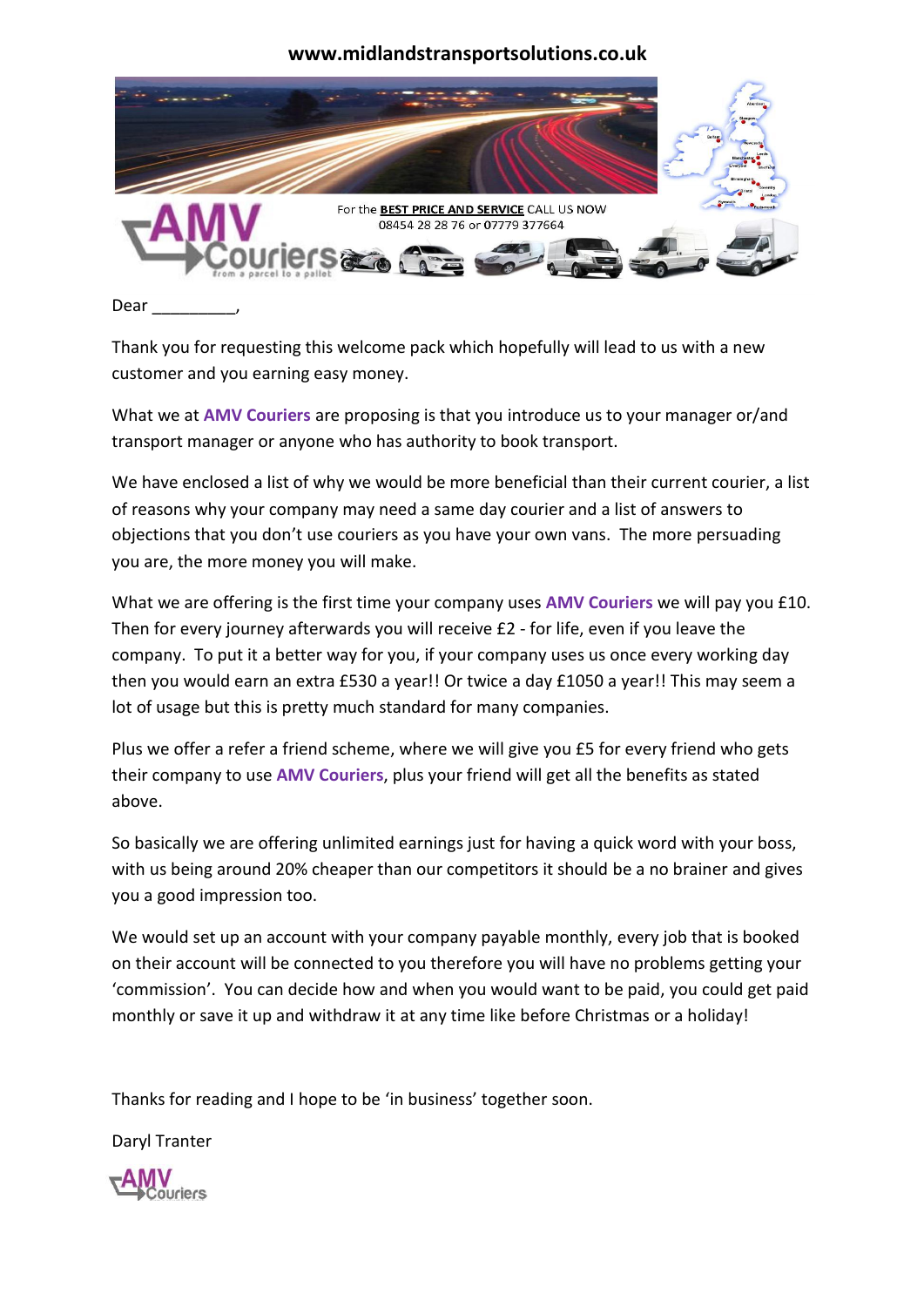

## **How are AMV Couriers going to be more beneficial than my current courier?**

**AMV Couriers** are on average 20% cheaper than other Same Day Couriers!

**AMV Couriers** are a family run business who care about customer service!

**AMV Couriers** can have a vehicle, in most cases, to you within an hour anywhere in the U.K!

**AMV Couriers** can offer accounts with a variety of payment terms to suit you!

**AMV Couriers** can offer you discounted prices for not so urgent items!

**AMV Couriers** will keep you informed of your delivery and will send you the original signed proof of delivery!

**AMV Couriers** are fully insured, for your goods and Public Liability!

**AMV Couriers** can also do house moves/office moves!

**AMV Couriers** work 24 hours a day 7 days a week!

**AMV Couriers** welcome contracts and regular runs!

## **Just some of the reasons why we think you should give us a go!!**

## **1 example to show your boss:**

**One 100 mile trip every day at a saving of 20p per mile would save the company £5200 a year!!**

**Go on [www.midlandstransportsolutions.co.uk](http://www.midlandstransportsolutions.co.uk/) and show whoever needs to know!**

**AMV Couriers are happy to arrange a meeting to discuss what we can offer in further detail and so you get to know who you're dealing with.**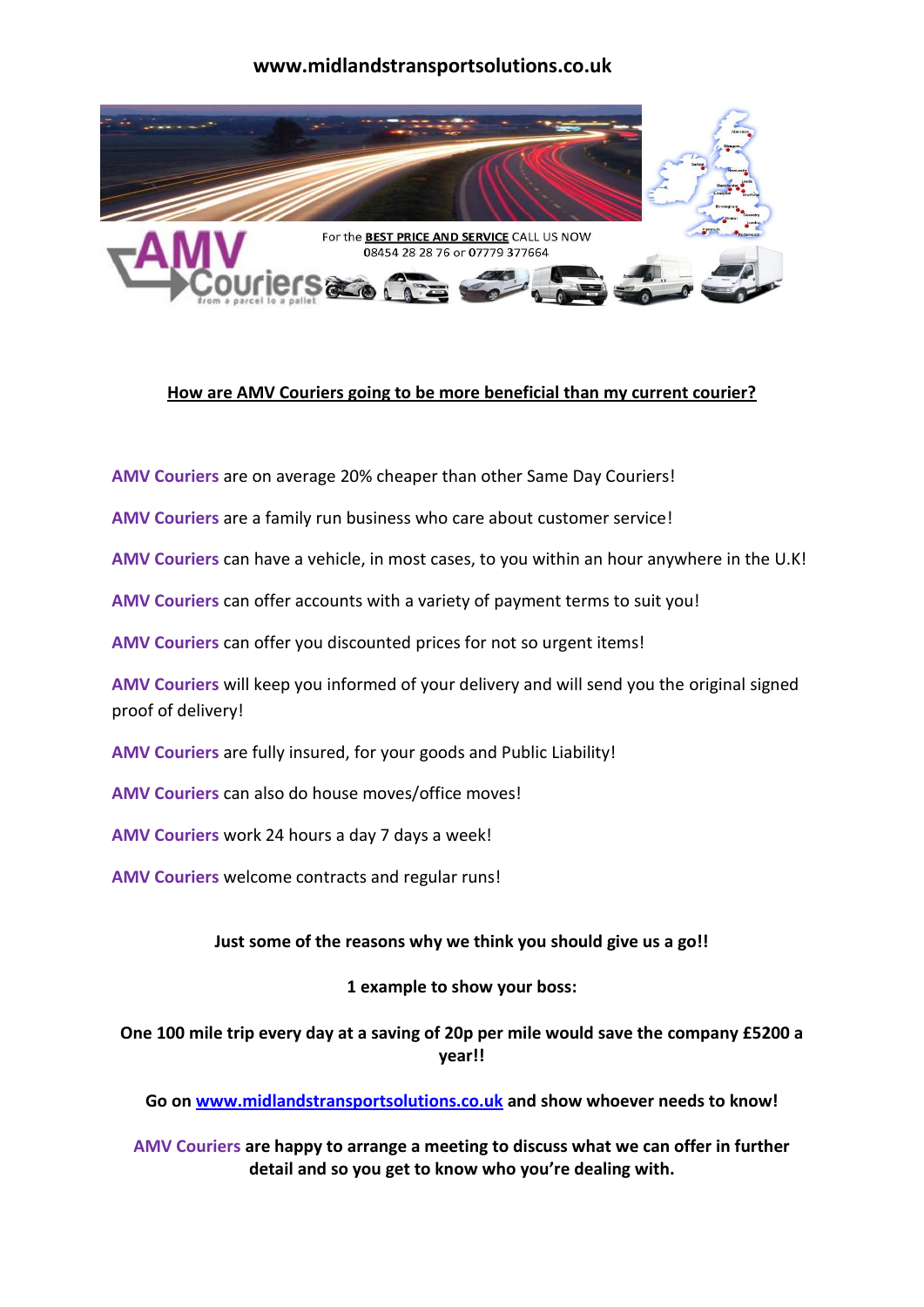

## **Why you might need AMV Couriers?**

Obviously this depends on what industry sector your business is in but many still apply.

- $\triangleright$  You've missed a deadline and to get your goods to customer ASAP after the order is completed.
- $\triangleright$  You've ran out of parts and you need to keep your staff working.
- $\triangleright$  Your store has run out of goods but another store has spare.
- $\triangleright$  An employee has forgotten an important laptop or USB stick for a meeting etc.
- $\triangleright$  Forgot/Lost keys? To collect and deliver a spare set.
- $\triangleright$  To keeps your goods safe and protected in a designated vehicle and not thrown around or co-loaded with other products that may damage yours.
- $\triangleright$  If something is forgotten.
- $\triangleright$  Paperwork that has to get there the same day.
- $\triangleright$  Several different collections and deliveries.
- $\triangleright$  Fully confidential deliveries.
- $\triangleright$  Items are too large or heavy for the post.
- $\triangleright$  Broken items that need to be transported for emergency repair or recovery.
- $\triangleright$  Peace of mind when items or goods are valuable or time sensitive.
- $\triangleright$  You need a new part to keep a machine or vehicle working.

+ There will be many more reasons – reasons that make you money and save your company money! Surely a Win Win?

## **AMV Couriers are happy to arrange a meeting to discuss what we can offer in further detail and so you get to know who you're dealing with.**